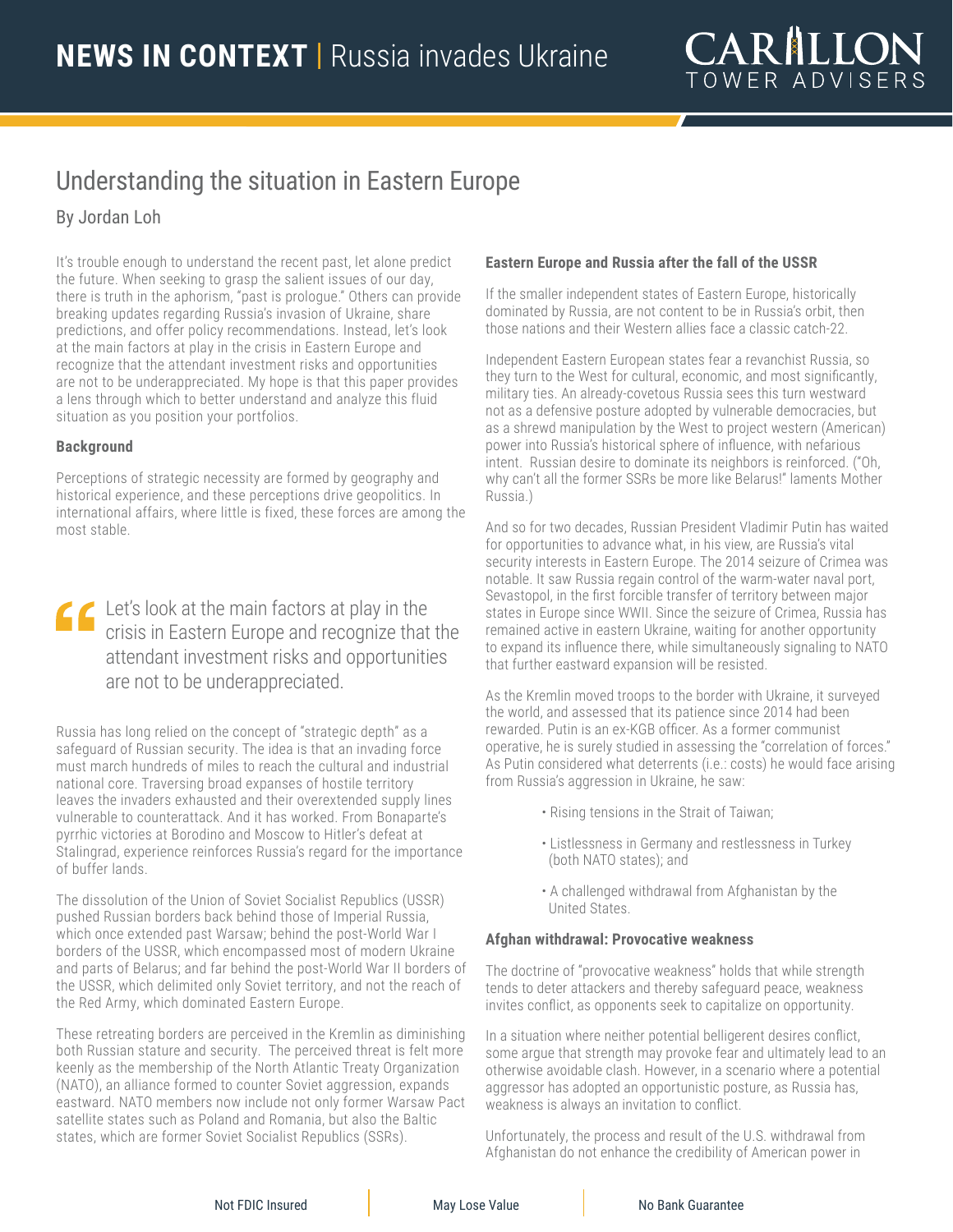foreign capitals. In its manner of leaving Kabul, the United States left allies more fearful and foes more emboldened.

#### **NATO: Winter has come**

German industry and homes rely extensively on Russian gas, and winter has come. In Berlin, this is as true geopolitically as it is meteorologically. While Tallin and Warsaw will beg to differ, in Berlin the once-critical necessity of NATO cohesion might have seemed less vital today. Following WWII, the first Federal Chancellor, Conrad Adenauer, resisted the sirens' call of German neutrality as a ploy proffered by Stalin. Adenauer understood that the security of Germany and of Western Europe required that the Federal Republic become embedded in the West's economic and security structures, and party to the protection of the U.S. nuclear umbrella. But the heat that forged that cohesion has dissipated, and Germany has long been caught between East and West. In Berlin, improved relations with Moscow appeared to benefit Germany, and it was tempting to cozy up to Putin for the winter.

In Turkey, Recep Tayyip Erdoğan has sought greater leeway for himself, too – both in and outside of Turkey. While regional and domestic developments have sometimes put this NATO nation sideways with allies, Turkey has continued to emerge as a significant regional power in the Middle East. Moscow understood that for Ankara, a less adversarial relationship with Russia enhanced Turkish options in its own back yard.

In short, Russian-driven conflict in Ukraine had the potential to drive a wedge between NATO and two key constituent states. If the Russian invasion of Ukraine had succeeded in magnifying divisions within NATO, it could have made any meaningful response from any member state less likely, and accelerated the centrifugal forces at work within the alliance. While gaining Ukrainian territory unchallenged by NATO would have been a win for the Kremlin, weakening the alliance and foreclosing the possibility of Ukrainian ascension would have achieved key strategic imperatives.

## **Taiwan Strait: Playing a tough hand in Chinese poker**

The global security regime is underwritten by American power, the use of which is often avoided by the credible threat of force embedded in American security guarantees. The tension in the Taiwan Strait is outside the scope of this paper, but the fact of it is very pertinent.

Even if it was warranted and the United States desired to do so, it is doubtful that Washington could make a credible commitment to defend both Taiwan and Ukraine at the same time. Resources are stretched too thin, and simultaneous conflict in both theaters would accelerate the trend of Sino-Russian rapprochement. The two countries nearly fought a hot war in the second half of the last century, and their mutual antagonism was a significant strategic advantage to the West during the Cold War. An anti-U.S. Beijing-Moscow alliance would represent the emergence of a grave threat to American power and the current global order. In a simultaneous test of wills in East Asia and Eastern Europe, it is possible that America would need to

negotiate masterfully, or else choose one theater in which to draw a line in the sand. The recent announcement by Russia and China of a "no limits" partnership (directed against the U.S.) underscores the necessity and challenge of America playing its cards in a way that safeguards American and allied interests while driving a wedge between Beijing and Moscow.

Putin was tempted toward action in Ukraine because he knew that the long-developing U.S. "pivot to Asia" commands increasing attention and resources. He saw the U.S. acknowledging China as the greater geopolitical rival. The more keenly the U.S. senses risk in East Asia, Putin calculated, the less credible are U.S. commitments in Eastern Europe.

#### **What to make of it?**

Upon the dissolution of the USSR in 1991, Ukraine inherited up to 3,000 nuclear weapons, the third largest stockpile in the world. By 1996, Ukraine returned its nuclear weapons to Russia, the accepted legal successor state to the USSR, in exchange for guarantees of its sovereignty and territorial integrity by the nuclear powers, particularly the United States and Russia.

Russia argues that its 2014 seizure of Crimea was instead a separatist action by Crimeans, and that Russia has no obligation to compel Ukrainians to remain part of Ukraine. Russia's invasion of Ukraine sweeps aside such convenient fictions and now forces the U.S. to assess the very real costs associated with all possible next steps. **There is no avoiding a decision and shouldering its attendant costs.**

Russia's decision to invade hinged on Moscow's perceived cost of aggression. Unfortunately, as we have seen, Russia believed that it had much to gain from belligerence in Ukraine, and possibly little to fear. To adapt the old bullish quip, "if you liked the price of invading Ukraine in 2014, you're going to love it today."

To the Kremlin, action against Ukraine seems to offer the possibility of restoring national prestige and security through expanded borders; gaining a diminished Ukraine as a satellite; driving a wedge between NATO allies, weakening the alliance while checking its growth; and undermining the global security order and the value of U.S. security guarantees. This would grant Moscow more influence in the nearabroad and a freer hand globally, while enhancing Putin's prestige at home.

However, Moscow's favorable assessment of risk-reward is proving a serious miscalculation, with grave consequences for everyone.

Many conflicts escalate due to misapprehension of opponents' intentions, redlines, and resolve. Sometimes conditions on the ground escape the control of diplomats. Mistaken judgments or inertia have triggered modern conflicts from WWI to the first Gulf War.

As Ukraine's government and people continue to exceed expectations in the defense of their nation, U.S. and European resolve is strengthening. Consider that every possible gain by Russia is a loss to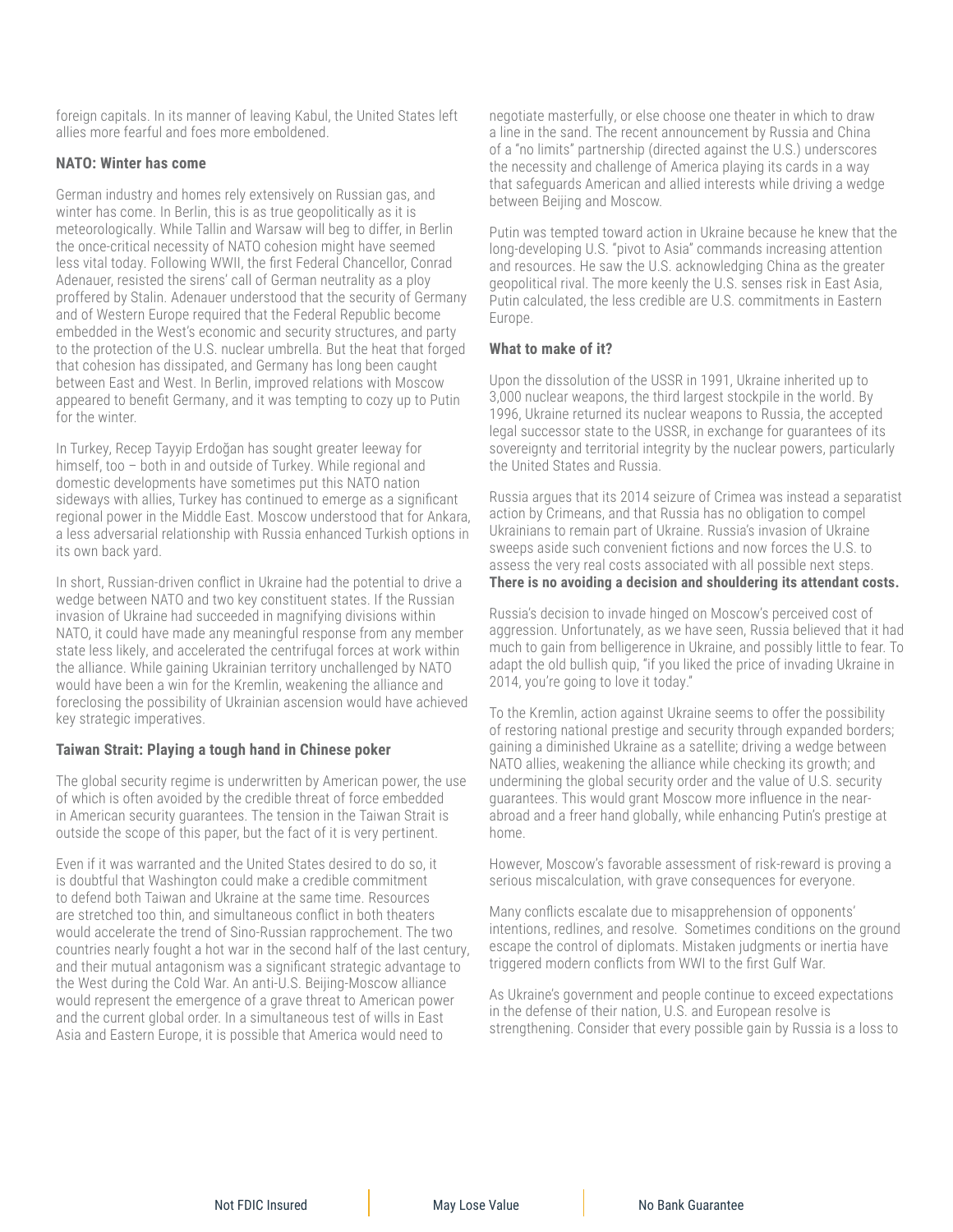Europe and the United States. For the West, the invasion of Ukraine could see a hostile actor extend its borders deeper into friendly territory; convert a former friend into a foe; weaken NATO, a bedrock component of the global order; and raise the prospect of further conflict, both in Europe and beyond.

Separately, the greatest constraint on U.S. options in Eastern Europe may be a U.S. assessment that it is necessary to retain greater freedom of action in East Asia – cold comfort, indeed.

#### **Whatever the appropriate attitude toward the crisis in Eastern Europe, it is not complacency.**

There are numerous yet dwindling paths forward available to Russia, Ukraine, and the West. Peace might still be restored. Conflicts can be contained. But there is a very real risk of events developing such that the U.S. and Europe will be forced to choose from a menu of only heavy costs. Statesmen will understand that over time some of the less robust options are pricier than they appear, if they jeopardize independence (a concern for Ukraine), the internal legitimacy of the regime (Russia), or the global security order (the West). This means that escalatory options are relatively more compelling than some observers may appreciate. It also means that once events reach a certain point, even if a wider open conflict is avoided today, tomorrow's risks are heightened.

Again, my purpose is not to prognosticate or to argue for any specific course of action. For investors, a singular future cannot exist – only many possible futures, which collapse into a singular past. It is necessary, however, to recognize the risks present in Eastern Europe and to observe that many possible outcomes entail significant consequences for supply chains, energy markets and commodities, international trade, sovereign issuers, and risk appetites. My hope is that this letter provides a useful starting point for considering what may unfold, and how attendant risks and opportunities may impact portfolios.

#### **About the author**



**Jordan Loh** is a Senior Vice President of Institutional Sales for Carillon Tower Advisers. He joined Carillon's affiliate Eagle Asset Management in 2010 and has 13 years of investment industry experience in equity capital markets and asset management. Loh earned a Bachelor of Arts in economics from the University of Florida.